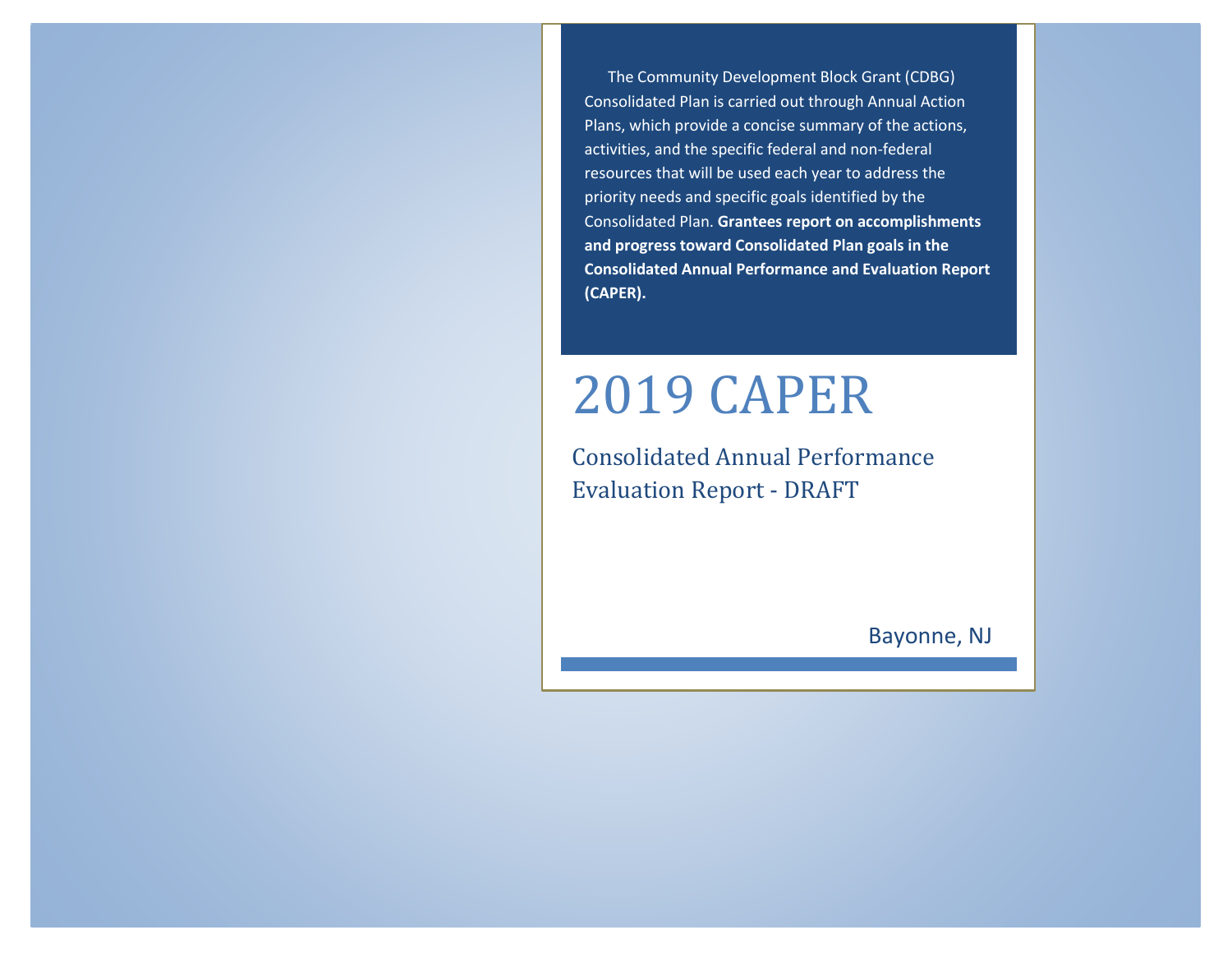# **CR-05 - Goals and Outcomes**

#### **Progress the jurisdiction has made in carrying out its strategic plan and its action plan. 91.520(a)**

This could be an overview that includes major initiatives and highlights that were proposed and executed throughout the program year.

During 2019, Bayonne continued to operate an efficient, compliant CDBG program that is a valued resource for the City's most vulnerable residents.

Much of the program's production was in the high priority categories of public services, including homeless services, public facilities, including non-profit facilities, and public infrastructure. The Coronavirus public health crisis, and associated quarantine, hit Bayonne and all of North Jersey hard. This made it challenging for regular CDBG funded programs and projects to continue in the spring of 2020. Programs closed and projects paused, however Bayonne remained committed to moving forward and as this report is being written, much of the services and projects are back on track.

Led by popular programs that provide child care for lower income households and transportation for seniors, public service programs benefited more than 8,800 residents during the 12 months of the Program Year. More than 1,000 Bayonne residents benefited from improvements to a city park in their neighborhood while more than 1,800 benefitted from CDBG-assisted street improvements. Another 13,000-plus saw improvements made to the public facilities, largely non-profit sites, where they access many of the services that make up the City's support structure.

Residential rehab was completed for three owner-occupied properties during the program year. The City also had four rental units participate in the rehab program. Bayonne has been trying to get that relatively new aspect of the program off the ground but has been hampered by a reluctance on the part of some landlords to become involved with the program and back a lack of follow-through on the part of other property owners. This is great progress considering that the impacts of Coronavirus in the spring of 2020 included putting a pause on all inspection and construction activities.

Lastly, data discussed above is taken from PR-03 reports for individual activities rather than the PR-23 report, which is often inaccurate

#### **Comparison of the proposed versus actual outcomes for each outcome measure submitted with the consolidated plan and**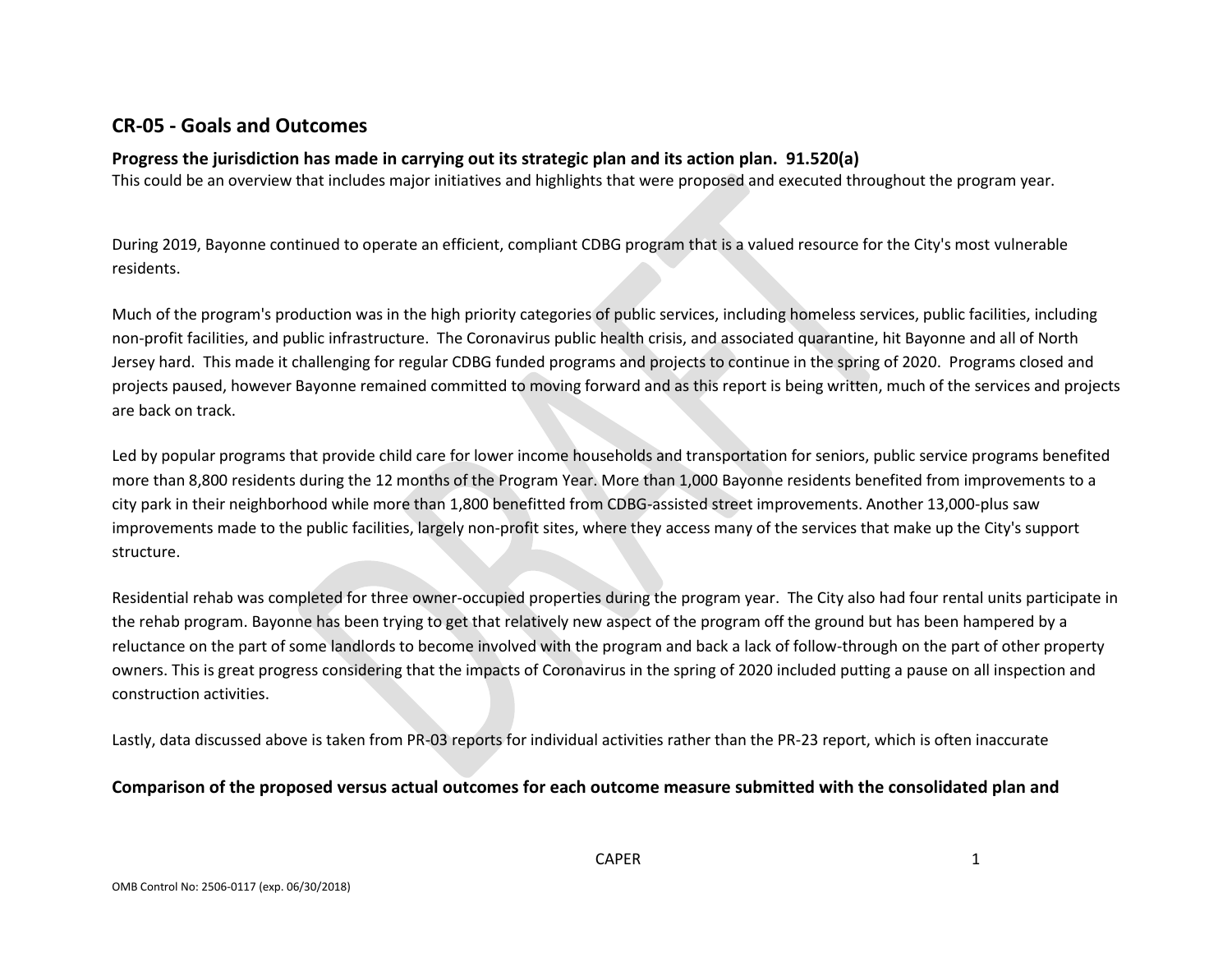## **explain, if applicable, why progress was not made toward meeting goals and objectives. 91.520(g)**

Categories, priority levels, funding sources and amounts, outcomes/objectives, goal outcome indicators, units of measure, targets, actual outcomes/outputs, and percentage completed for each of the grantee's program year goals.

| Goal                                         | Category                                | <b>Source</b><br><b>Amount</b> | Indicator                                                                                | Unit of<br><b>Measure</b>           | <b>Expected</b><br>$\overline{\phantom{0}}$<br><b>Strategic</b><br>Plan | Actual-<br><b>Strategic</b><br>Plan | Percent<br>Complete | <b>Expected</b><br>-<br>Program<br>Year | Actual-<br>Program<br>Year | Percent<br>Complete |
|----------------------------------------------|-----------------------------------------|--------------------------------|------------------------------------------------------------------------------------------|-------------------------------------|-------------------------------------------------------------------------|-------------------------------------|---------------------|-----------------------------------------|----------------------------|---------------------|
| Administration                               | Program<br>Administration               | CDBG:<br>\$                    | Other                                                                                    | Other                               | 5                                                                       | 5                                   | 100.00%             | 1                                       | 1                          | 100.00%             |
| Affordable<br>housing                        | Affordable<br><b>Housing</b>            | CDBG:<br>\$                    | <b>Rental units</b><br>rehabilitated                                                     | Household<br><b>Housing</b><br>Unit | $\mathbf 0$                                                             | $\mathbf 0$                         |                     | 4                                       | 4                          | 100.00%             |
| Affordable<br>housing                        | Affordable<br>Housing                   | CDBG:<br>\$                    | <b>Homeowner Housing</b><br>Rehabilitated                                                | Household<br>Housing<br>Unit        | $\mathbf{1}$                                                            | 36                                  | 3,600.00%           | 6                                       | 3                          | 50.00%              |
| Code<br>Enforcement<br>Activities            | Non-Housing<br>Community<br>Development | CDBG:<br>\$                    | <b>Housing Code</b><br>Enforcement/Foreclosed<br><b>Property Care</b>                    | Household<br>Housing<br>Unit        | 500                                                                     | $\mathbf 0$                         | 0.00%               | $\mathbf 0$                             | 0                          | 0                   |
| Economic<br>Development<br><b>Activities</b> |                                         | CDBG:<br>\$                    | <b>Businesses assisted</b>                                                               | <b>Businesses</b><br>Assisted       | 20                                                                      | 3                                   | 15.00%              |                                         |                            |                     |
| <b>Fair Housing</b>                          | <b>Fair Housing</b>                     | CDBG:<br>\$                    | Other                                                                                    | Other                               | 500                                                                     | 366                                 | 73.20%              | 1                                       | 1                          | 100.00%             |
| Homeless<br>Assistance                       | Homeless                                | CDBG:<br>\$                    | Public service activities<br>other than<br>Low/Moderate Income<br><b>Housing Benefit</b> | Persons<br>Assisted                 | 0                                                                       | 2000                                |                     | 350                                     | 0                          | 0.00%               |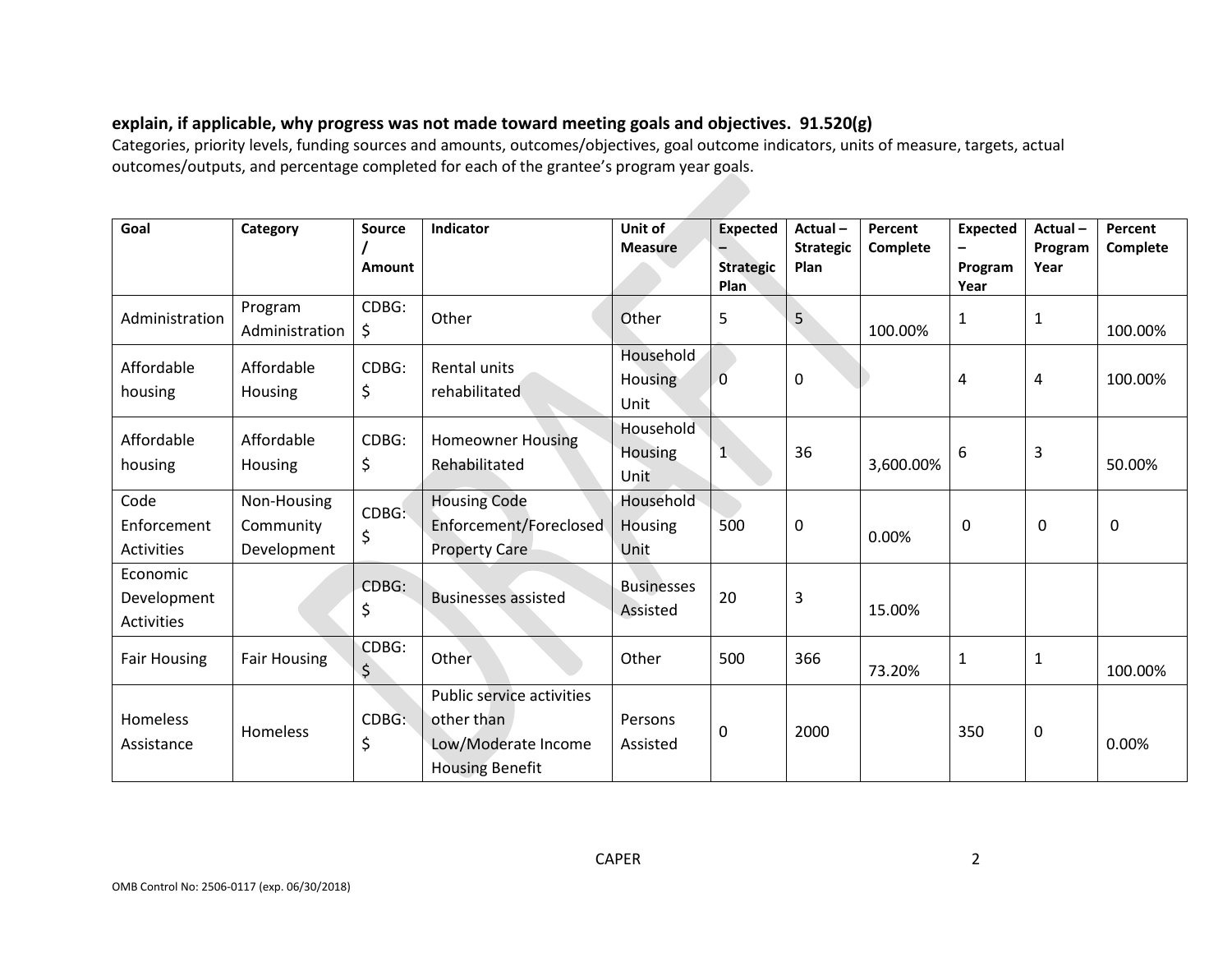| Homeless<br>Assistance            | <b>Homeless</b>                         | CDBG:<br>\$ | Tenant-based rental<br>assistance / Rapid<br>Rehousing                                                                | Households<br>Assisted     | 0           | 0           |           |      |       |           |
|-----------------------------------|-----------------------------------------|-------------|-----------------------------------------------------------------------------------------------------------------------|----------------------------|-------------|-------------|-----------|------|-------|-----------|
| Master Plan<br>Preparation        | Planning                                | CDBG:<br>\$ | Other                                                                                                                 | Other                      | 500         | $\mathbf 0$ | 0.00%     |      |       |           |
| Non-Profit<br>loan program        | Non-Housing<br>Community<br>Development | CDBG:<br>\$ | Public Facility or<br><b>Infrastructure Activities</b><br>other than<br>Low/Moderate Income<br><b>Housing Benefit</b> | Persons<br>Assisted        | 2000        | 0           | 0.00%     |      |       |           |
| Public<br>Improvements            | Non-Housing<br>Community<br>Development | CDBG:<br>\$ | Public Facility or<br><b>Infrastructure Activities</b><br>other than<br>Low/Moderate Income<br><b>Housing Benefit</b> | <b>Persons</b><br>Assisted | 500         | 40062       | 8,012.40% | 1500 | 7774  | 518.27%   |
| <b>Public Service</b><br>Programs | Non-Housing<br>Community<br>Development | CDBG:<br>\$ | Public service activities<br>other than<br>Low/Moderate Income<br><b>Housing Benefit</b>                              | Persons<br>Assisted        | 2000        | 86335       | 4,316.75% | 1090 | 20049 | 1,839.36% |
| <b>Public Service</b><br>Programs | Non-Housing<br>Community<br>Development | CDBG:<br>\$ | <b>Homeless Person</b><br>Overnight Shelter                                                                           | Persons<br>Assisted        | $\mathbf 0$ | $\mathbf 0$ |           | 0    | 0     |           |
| <b>Public Service</b><br>Programs | Non-Housing<br>Community<br>Development | CDBG:<br>\$ | Overnight/Emergency<br>Shelter/Transitional<br><b>Housing Beds added</b>                                              | <b>Beds</b>                | $\mathbf 0$ | $\mathbf 0$ |           |      |       |           |

**Table 1 - Accomplishments – Program Year & Strategic Plan to Date**

**Assess how the jurisdiction's use of funds, particularly CDBG, addresses the priorities and specific objectives identified in the plan,**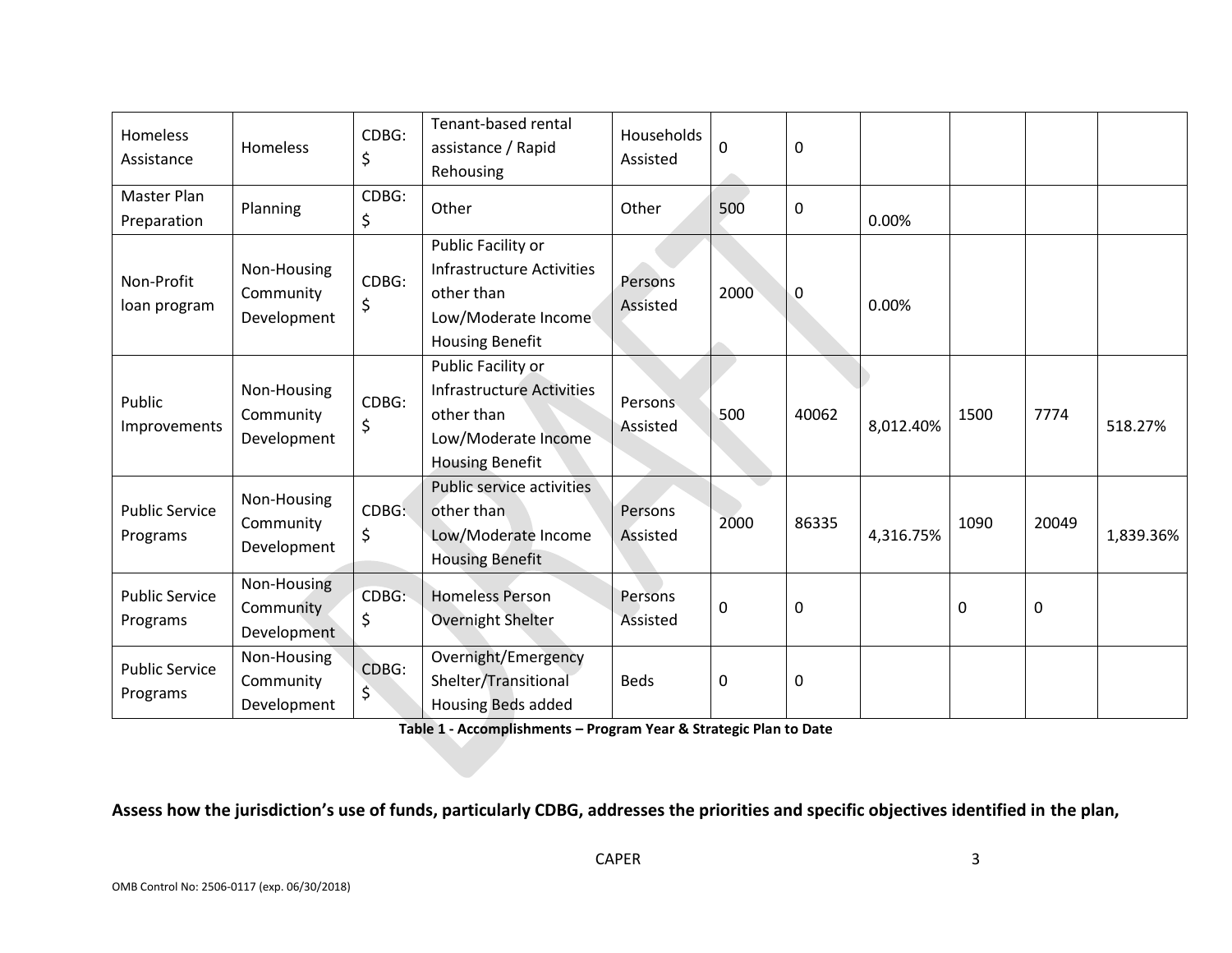#### **giving special attention to the highest priority activities identified.**

In 2019, the bulk of the City's nearly \$2 million in CDBG expenditures went to address high priority needs outlined in the Consolidated Plan. These included public services; public facilities, including non-profit facilities; public infrastructure, including streets, and fair housing services.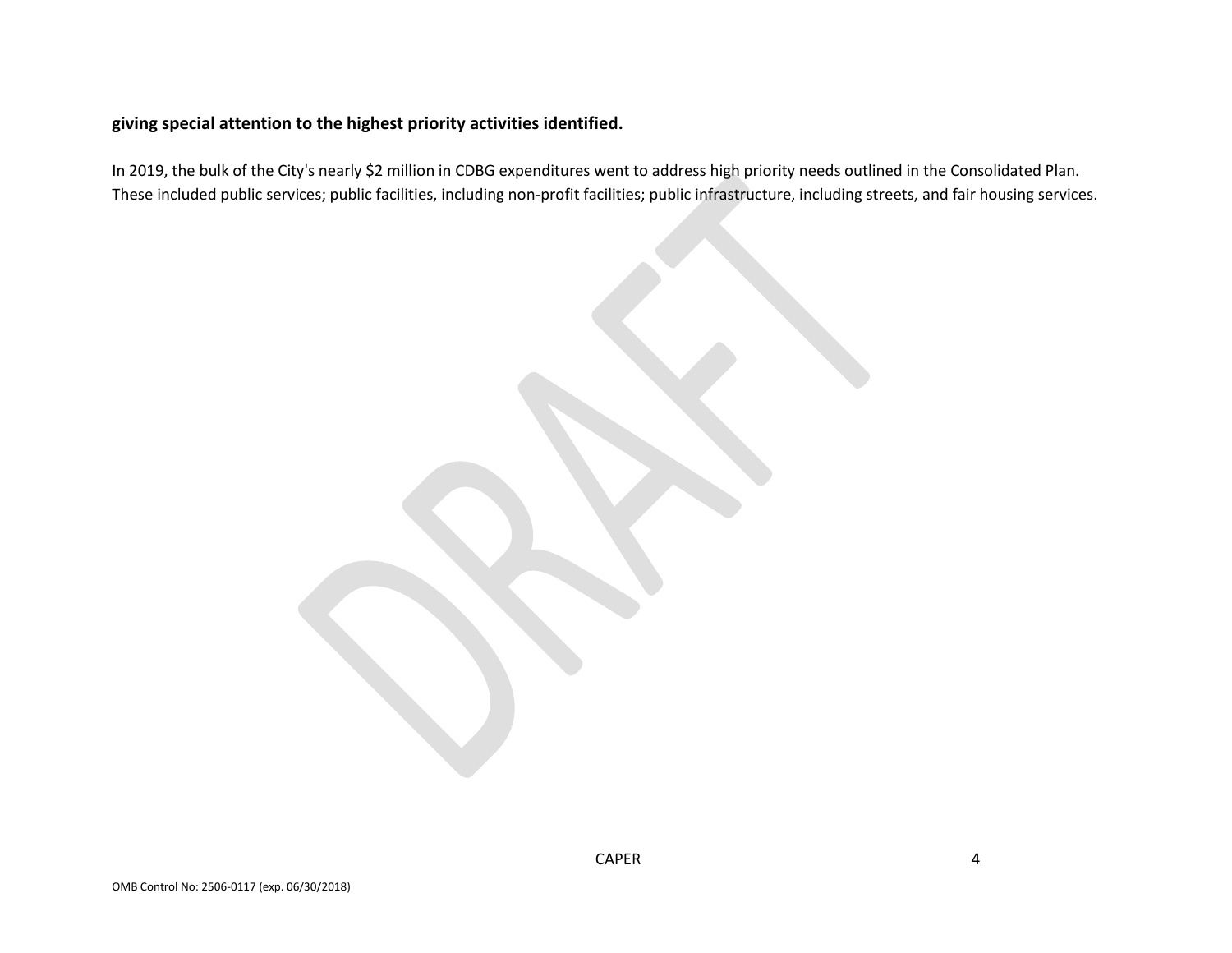# **CR-10 - Racial and Ethnic composition of families assisted**

**Describe the families assisted (including the racial and ethnic status of families assisted). 91.520(a)** 

|                                           | <b>CDBG</b> |
|-------------------------------------------|-------------|
| White                                     | 11,799      |
| <b>Black or African American</b>          | 4,179       |
| Asian                                     | 608         |
| American Indian or American Native        | 38          |
| Native Hawaiian or Other Pacific Islander | 10,568      |
| <b>Total</b>                              | 27,192      |
| Hispanic                                  | 3,326       |
| Not Hispanic                              | 23,866      |

**Table 2 – Table of assistance to racial and ethnic populations by source of funds**

#### **Narrative**

The above data is taken from PR-03 reports for individual activities rather than the PR-23 report, which is often inaccurate. The "Native Hawaiian or Other Pacific Islander" category is actuall the total of those identifying themselves as Other multi-racial.

CDBG beneficiaries are comprised of non-white residents at a much higher percentage than the City as a whole. For instance, Bayonne's population is 11.5% African-American per the Census Bureau's 2014- 2018 American Community Survey, but 15.7% of CDBG beneficiaries are African-American. The City population under 15% Other Race or Multi-Racial but 39.8% of CDBG beneficiaries identified themselves that way.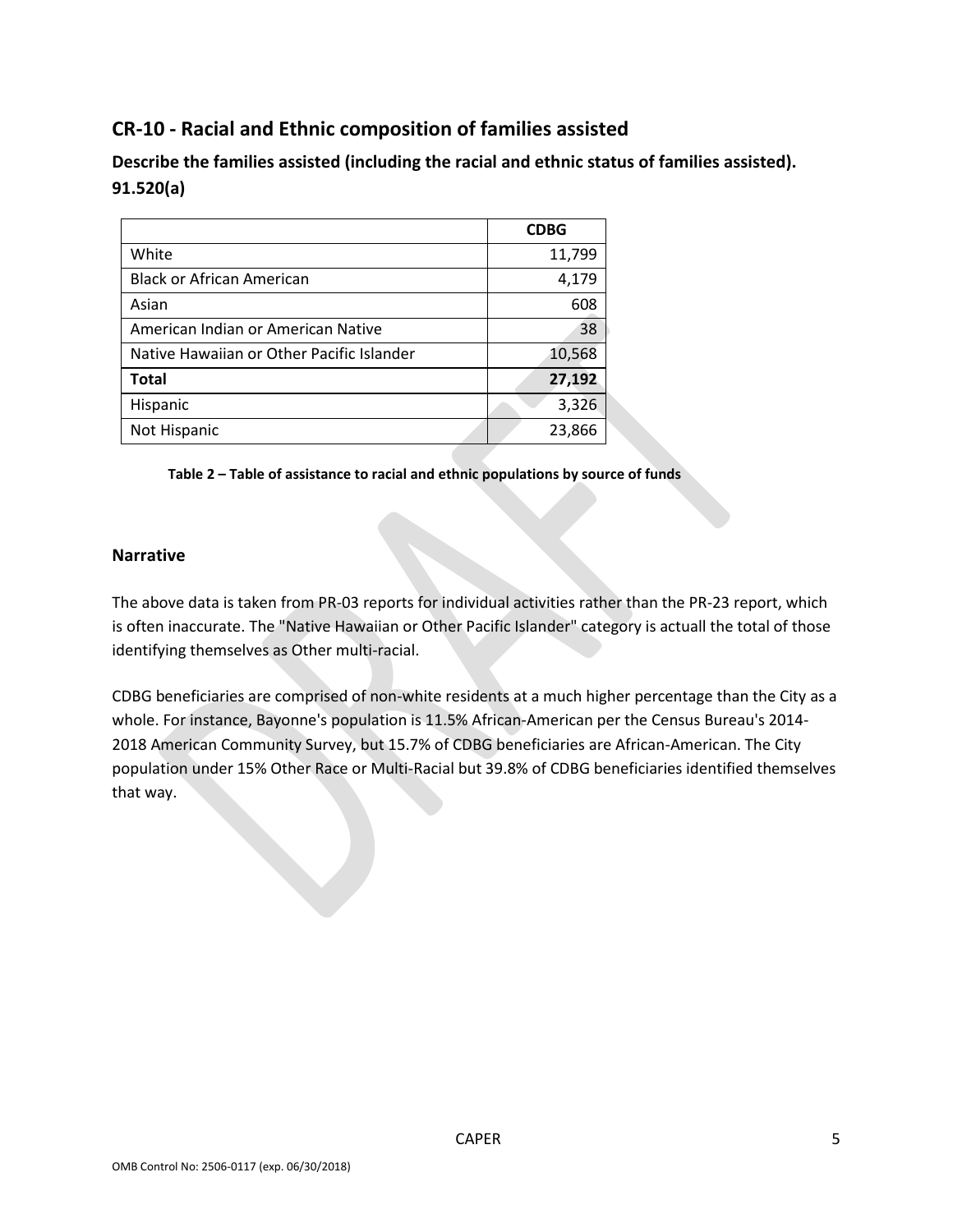# **CR-15 - Resources and Investments 91.520(a)**

| <b>Source of Funds</b> | Source           | <b>Resources Made</b><br>Available | <b>Amount Expended</b><br><b>During Program Year</b> |
|------------------------|------------------|------------------------------------|------------------------------------------------------|
| <b>CDBG</b>            | public - federal | 3,260,360                          | 1,378,067                                            |

#### **Identify the resources made available**

**Table 3 - Resources Made Available**

#### **Narrative**

For 2019, Bayonne received a CDBG Entitlement grant of \$1,533,492. \$99,561.86 of program income came in during the year and there was \$ 1,627,306 of unspent prior year funds at the start of the program year.

#### **Identify the geographic distribution and location of investments**

| <b>Target Area</b> | <b>Planned Percentage of</b><br><b>Allocation</b> | <b>Actual Percentage of</b><br><b>Allocation</b> | <b>Narrative Description</b> |  |
|--------------------|---------------------------------------------------|--------------------------------------------------|------------------------------|--|
| Citywide           |                                                   | - 97                                             | Citywide                     |  |
| Low/mod areas      | 23                                                |                                                  | Low/mod                      |  |

**Table 4 – Identify the geographic distribution and location of investments**

#### **Narrative**

Spending citywide exceeded the 2019 plan because multiple infrastructure projects were delayed due to COVID-19.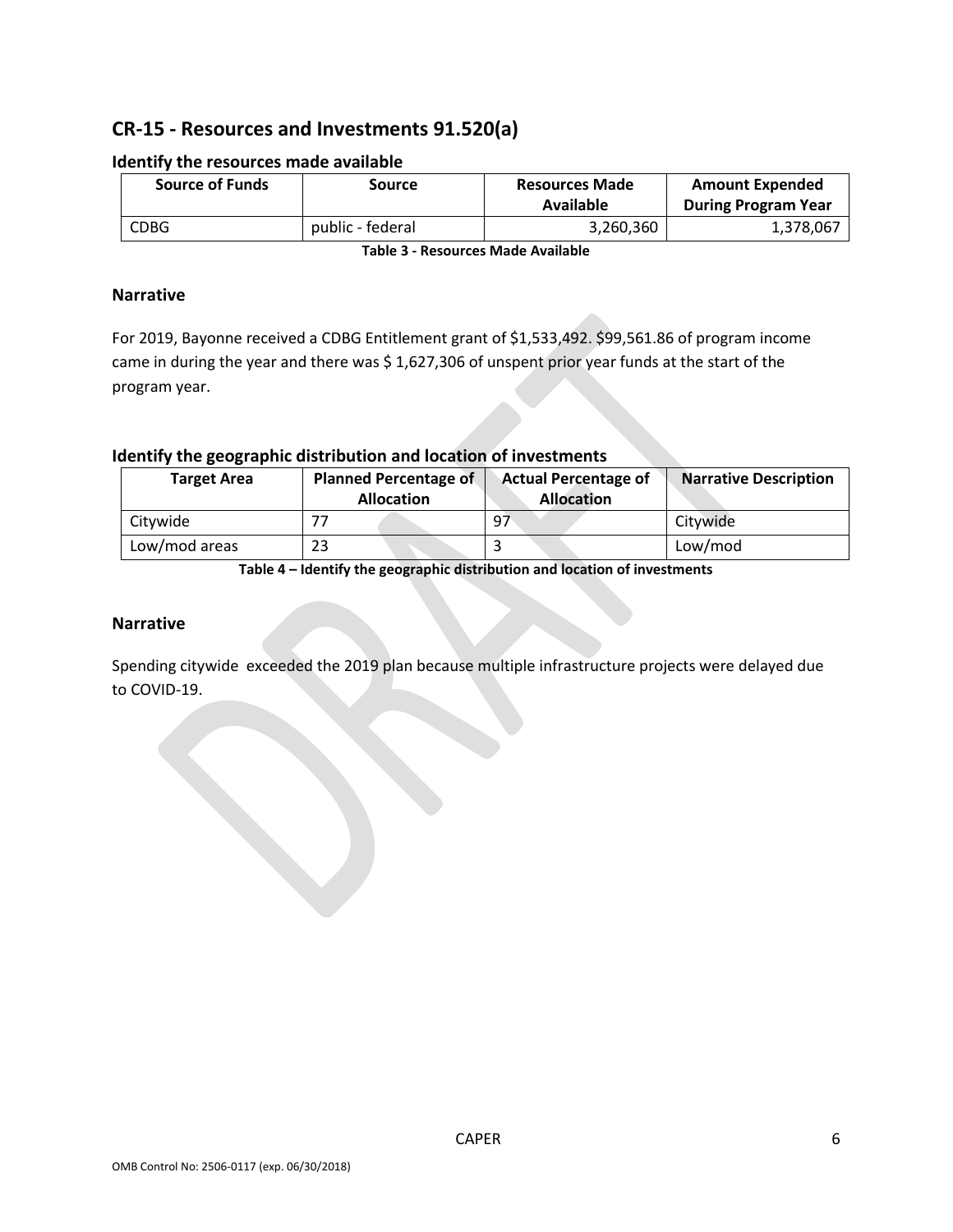**Leveraging**

**Explain how federal funds leveraged additional resources (private, state and local funds), including a description of how matching requirements were satisfied, as well as how any publicly owned land or property located within the jurisdiction that were used to address the needs identified in the plan.**

Bayonne leverages federal funding through its own local resources and encourages service providers to seek private funding for social services as well. With the exception of housing rehab, CDBG funds do not serve as the sole source of funding for any activity. All of the social service providers have various streams of funding available to them and in many cases the funding received from the CDBG program represents a small portion of their overall budget.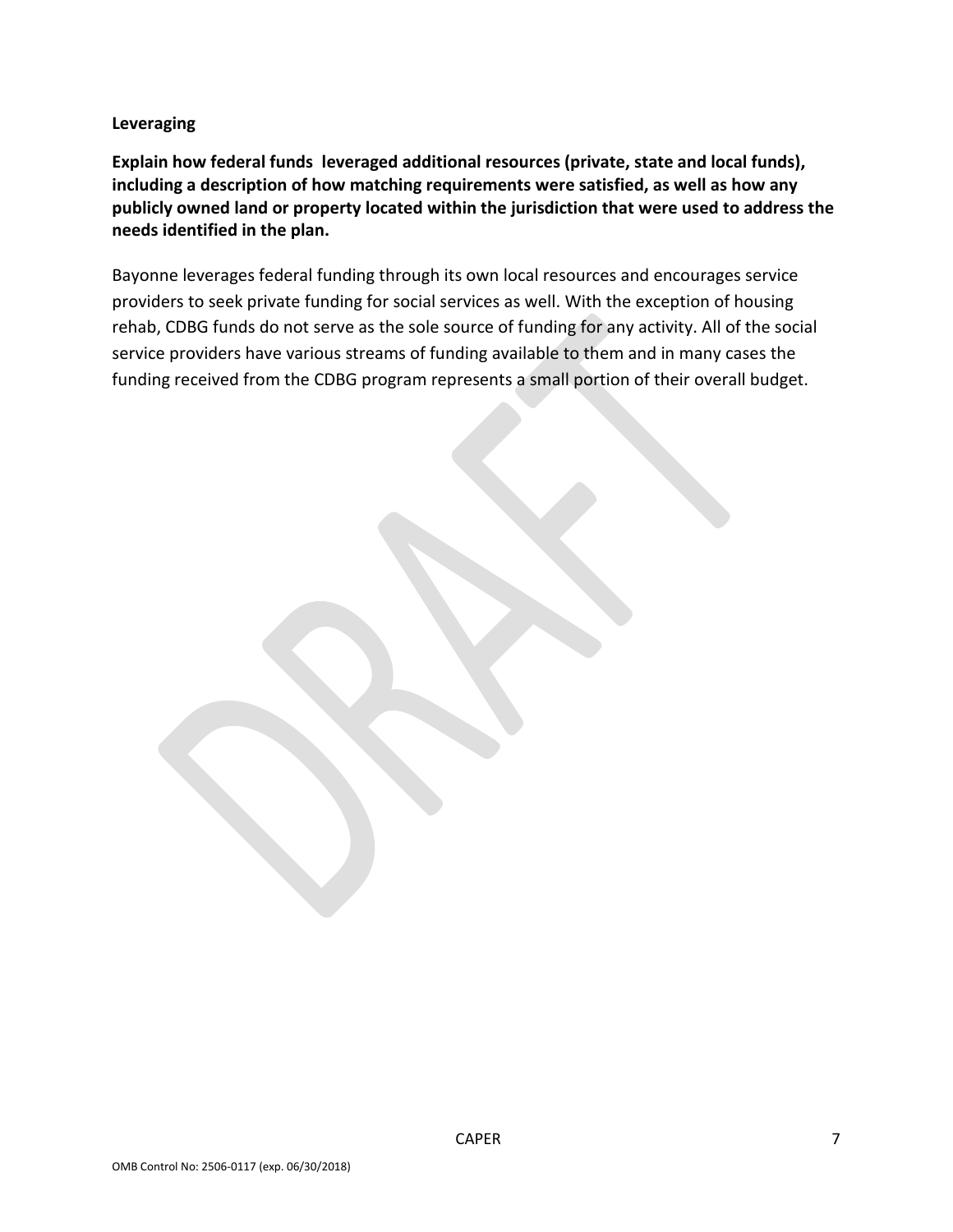# **CR-20 - Affordable Housing 91.520(b)**

**Evaluation of the jurisdiction's progress in providing affordable housing, including the number and types of families served, the number of extremely low-income, low-income, moderate-income, and middle-income persons served.**

|                                          | <b>One-Year Goal</b> | Actual |
|------------------------------------------|----------------------|--------|
| Number of Homeless households to be      |                      |        |
| provided affordable housing units        |                      |        |
| Number of Non-Homeless households to be  |                      |        |
| provided affordable housing units        | 10                   |        |
| Number of Special-Needs households to be |                      |        |
| provided affordable housing units        | 0                    |        |
| <b>Total</b>                             | 10                   |        |

**Table 5 – Number of Households**

|                                        | <b>One-Year Goal</b> | Actual |
|----------------------------------------|----------------------|--------|
| Number of households supported through |                      |        |
| <b>Rental Assistance</b>               | O                    |        |
| Number of households supported through |                      |        |
| The Production of New Units            | 0                    |        |
| Number of households supported through |                      |        |
| <b>Rehab of Existing Units</b>         | 10                   |        |
| Number of households supported through |                      |        |
| <b>Acquisition of Existing Units</b>   | 0                    |        |
| <b>Total</b>                           | 10                   |        |

**Table 6 – Number of Households Supported**

#### **Discuss the difference between goals and outcomes and problems encountered in meeting these goals.**

Residential rehab was completed for 3 owner-occupied properties and 4 rental units during the program year, for a total of 7 rehabbed units. This is just under Bayonne's goal of 10 household units due to project delays caused by Coronavirus-related restrictions.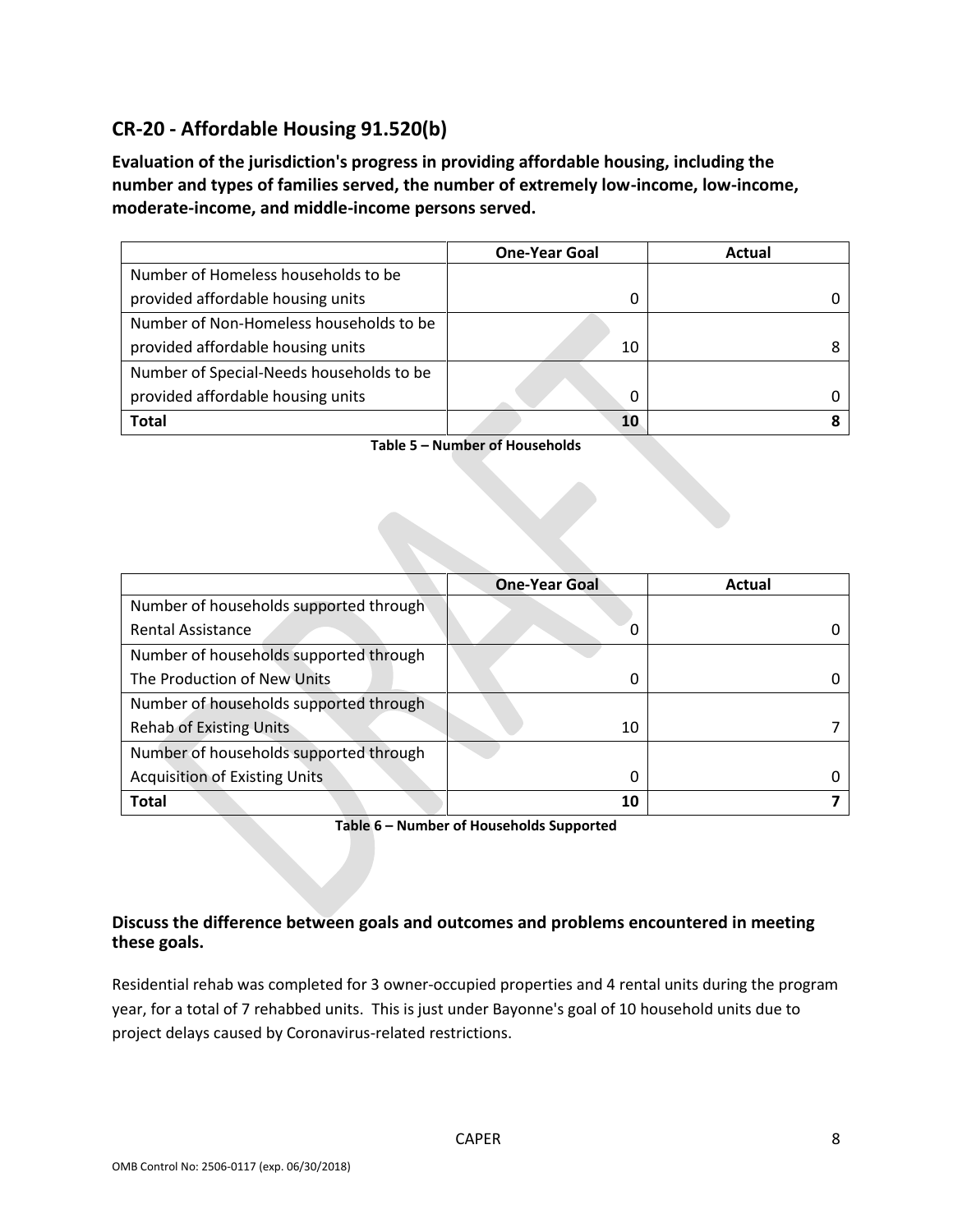#### **Discuss how these outcomes will impact future annual action plans.**

The City will continue to offer the program for rental properties but expectations have been dampened. Owner-occupied residential rehabs are expected to be a part of future plans as well and numbers are expected to pick up as long as Coronavirus-related restrictions don't happen again.

#### **Include the number of extremely low-income, low-income, and moderate-income persons served by each activity where information on income by family size is required to determine the eligibility of the activity.**

| <b>Number of Households Served</b> | <b>CDBG Actual</b> | <b>HOME Actual</b> |
|------------------------------------|--------------------|--------------------|
| <b>Extremely Low-income</b>        |                    |                    |
| Low-income                         |                    |                    |
| Moderate-income                    |                    |                    |
| Total                              |                    |                    |

**Table 7 – Number of Households Served**

#### **Narrative Information**

Being adjacent to New York City, Bayonne has a very high cost of home ownership. It is not surprising, then, that homeowners with extremely low incomes are rare and that none of them took part in the program in 2019.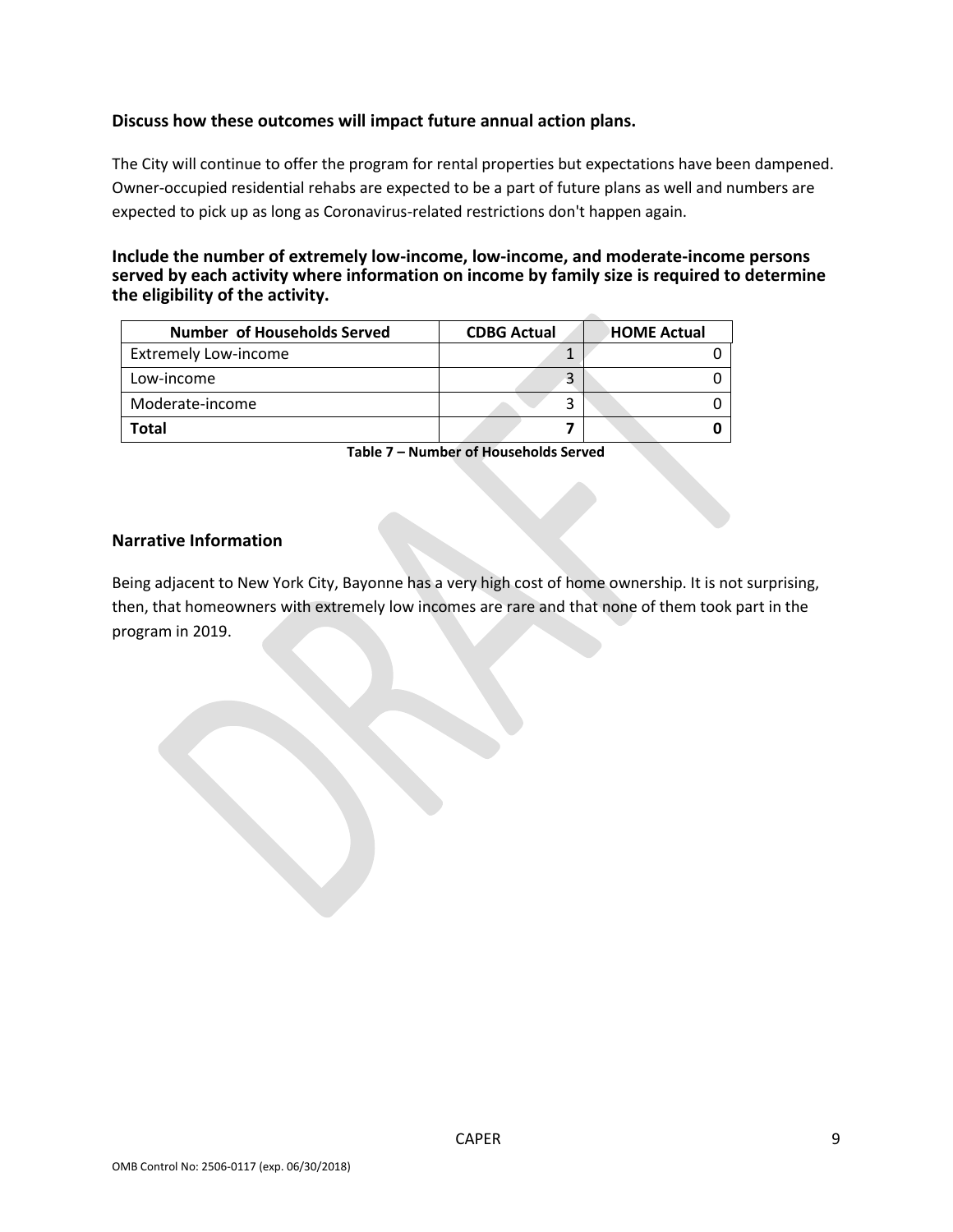# **CR-25 - Homeless and Other Special Needs 91.220(d, e); 91.320(d, e); 91.520(c)**

**Evaluate the jurisdiction's progress in meeting its specific objectives for reducing and ending homelessness through:**

# **Reaching out to homeless persons (especially unsheltered persons) and assessing their individual needs**

Outreach to the homeless occurs on both a formal and informal basis at shelters, food pantries and other service providers, many of which receive support from the City's CDBG program, including the Wallace Temple food pantry. As front-line providers of services, some of which go to homeless individuals, non-profit staff accumulate insight into the homeless population's needs and challenges. That staff, in turn, help formulate the City's CDBG plans and help implement those plans.

#### **Addressing the emergency shelter and transitional housing needs of homeless persons**

The City's housing and community development programs are administered by the Department of Community Development, working with a number of other City agencies and not-for-profit service providers. The Bayonne Family Community Center (YMCA), the Bayonne Economic Opportunity Foundation and other organizations, including Catholic Community Services and the Palisades Emergency Residence, provide emergency assistance and referral services to homeless individuals.

Both the City and the Bayonne Housing Authority coordinate their efforts and activities to ensure adequate and efficient service in the areas of public housing and housing assistance. The Bayonne Housing Authority manages the public housing units and Section 8 program on a day-to-day basis.

A number of other agencies, organizations and programs are consulted with respect to providing services and assistance to the City's low and moderate income residents. The Hudson County Board of Social Services and the Department of Human Services provide counseling programs for homeless persons and emergency assistance.

The Comprehensive Emergency Assistance System (CEAS) Committee coordinates homeless strategies and programs countywide. Though these entities and the CEAS in particular, work well together, there are opportunities for improved coordination and communication. All agencies involved in these efforts are seeking new ways to better serve their target populations and the general public.

**Helping low-income individuals and families avoid becoming homeless, especially extremely low-income individuals and families and those who are: likely to become homeless after being discharged from publicly funded institutions and systems of care (such as health care facilities, mental health facilities, foster care and other youth facilities, and corrections programs and institutions); and, receiving assistance from public or private agencies that address housing, health, social services, employment, education, or youth needs**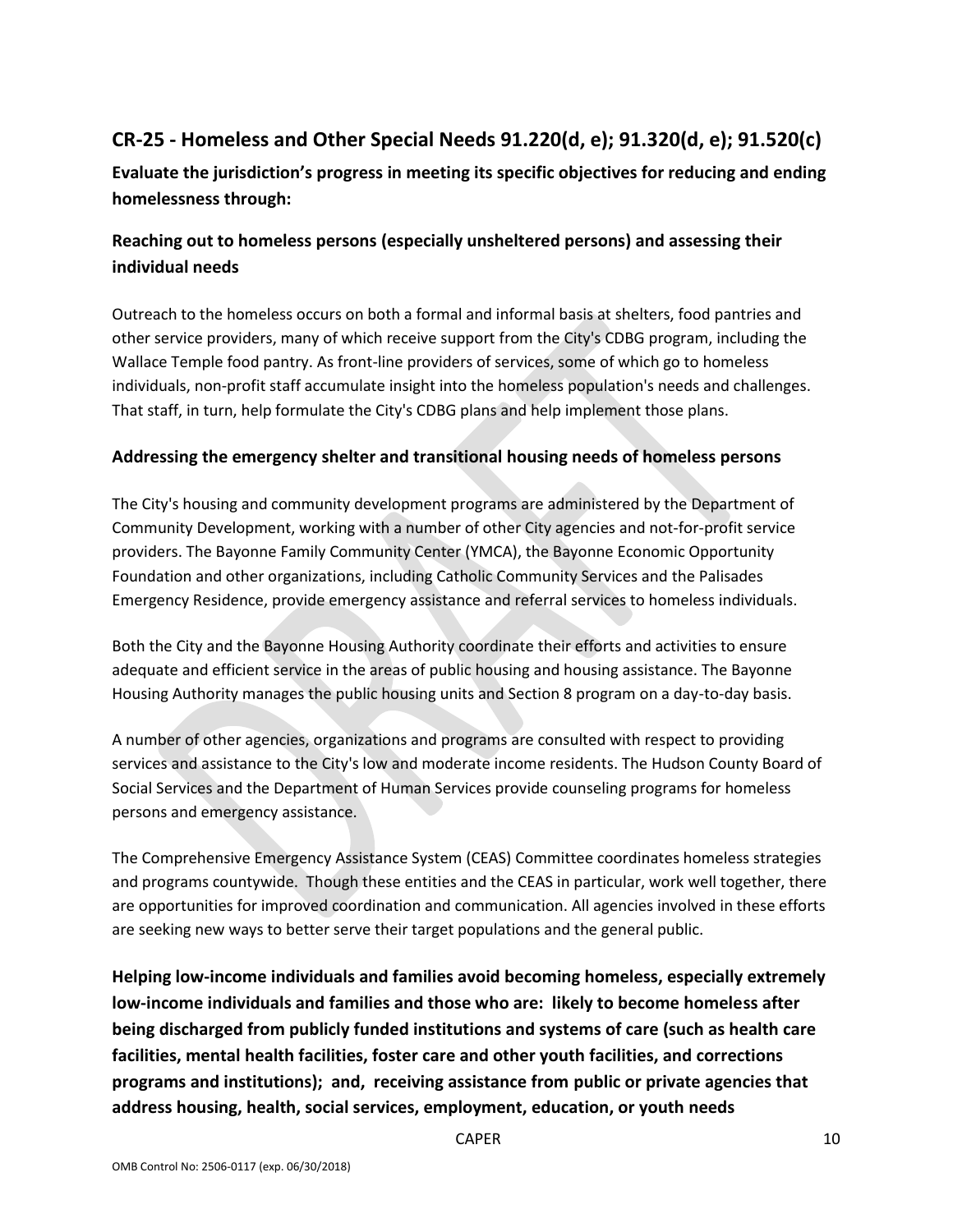The City's homelessness strategy is a multi-pronged approach the emphasizes homelessness prevention, immediate assistance and rapid re-housing; support for persons and families as they transition to economic and housing stability; and efforts to prevent those persons from returning to homelessness.

Prevention activities undertaken during the 2019 Program Year included rehab, which allows residents to remain in their homes, as well as counseling and information services to head off foreclosures.

On a broader scale, the City is active in countywide planning and implementation to head off homelessness for those most at risk, including populations being discharged from public institutions and systems.

**Helping homeless persons (especially chronically homeless individuals and families, families with children, veterans and their families, and unaccompanied youth) make the transition to permanent housing and independent living, including shortening the period of time that individuals and families experience homelessness, facilitating access for homeless individuals and families to affordable housing units, and preventing individuals and families who were recently homeless from becoming homeless again**

The City's homelessness strategy is a multi-pronged approach the emphasizes homelessness prevention, immediate assistance and rapid re-housing; support for persons and families as they transition to economic and housing stability; and efforts to prevent those persons from returning to homelessness.

The City supports the transition to permanent housing by participating in the County Continuum of Care and other joint efforts at addressing homelessness, transition and permanency.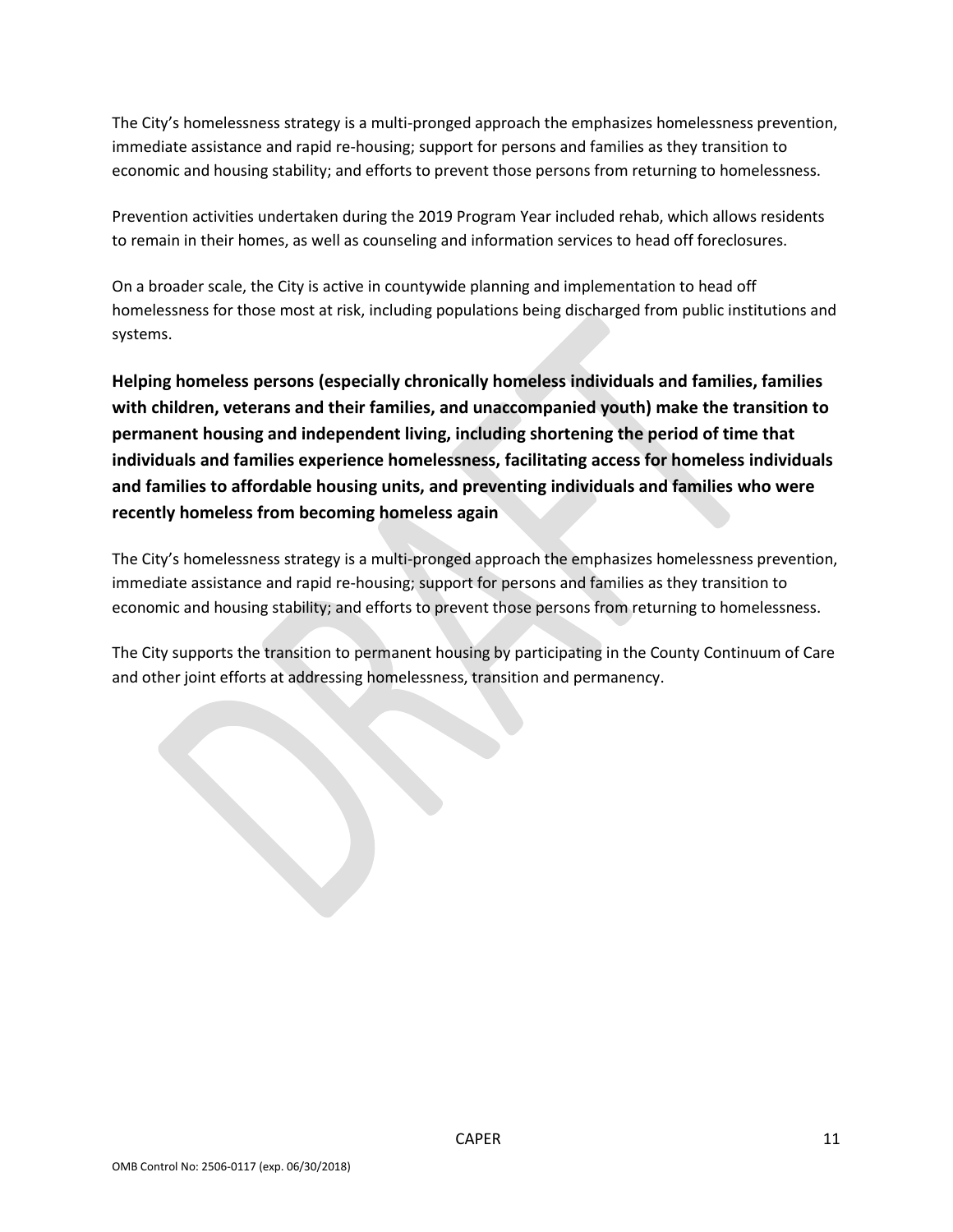# **CR-30 - Public Housing 91.220(h); 91.320(j)**

#### **Actions taken to address the needs of public housing**

While there were no activities funded in the 2019 Action Plan to address the needs of public housing, both the City and the Bayonne Housing Authority coordinate their efforts and activities to ensure adequate and efficient service in the areas of public housing and housing assistance.

## **Actions taken to encourage public housing residents to become more involved in management and participate in homeownership**

The Bayonne Housing Authority has residents councils in place at each public housing complex. Through them, residents have input into management and operations.

The Housing Authority provides homeownership information to interested residents.

#### **Actions taken to provide assistance to troubled PHAs**

The Bayonne Housing Authority is not a troubled PHA.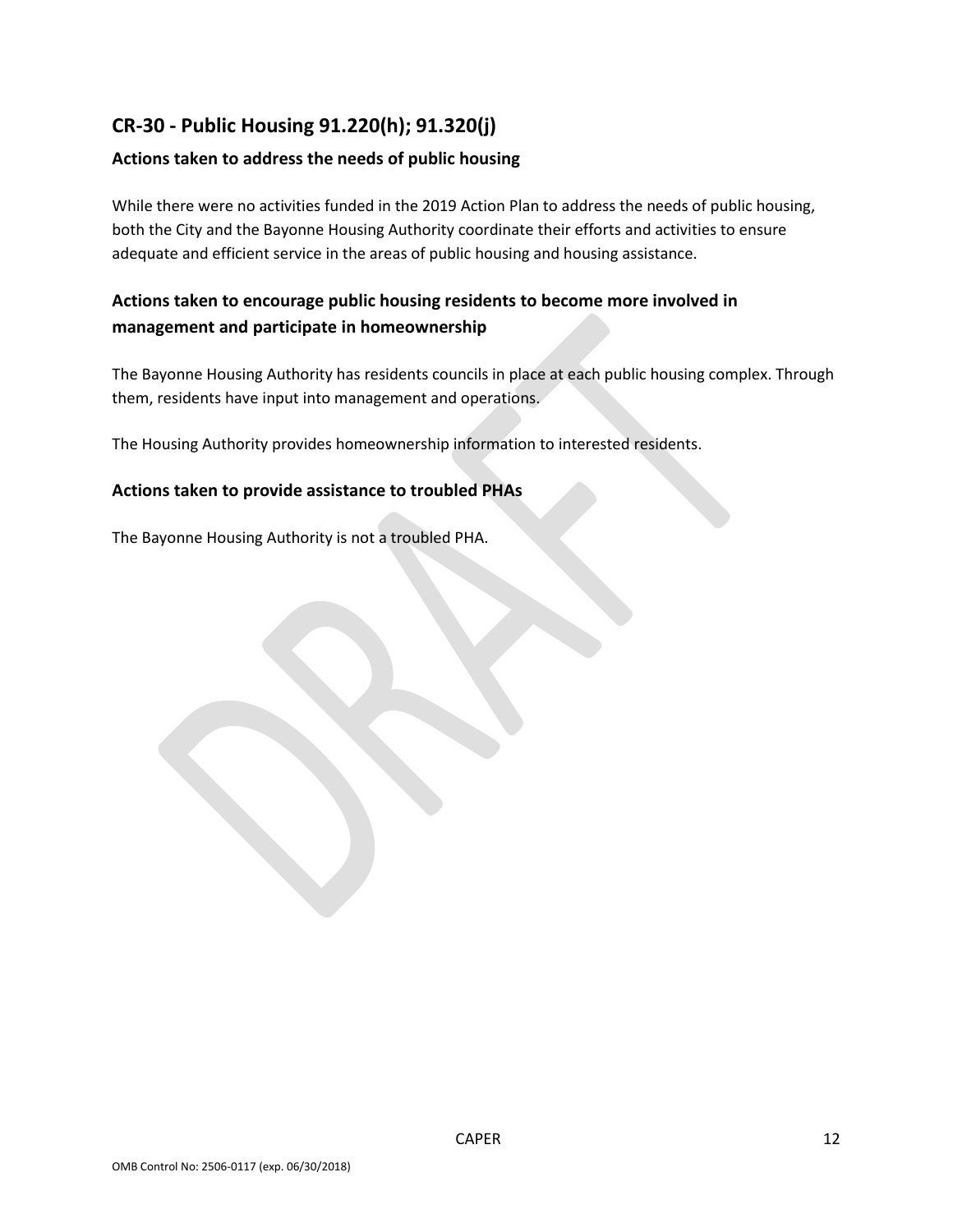# **CR-35 - Other Actions 91.220(j)-(k); 91.320(i)-(j)**

**Actions taken to remove or ameliorate the negative effects of public policies that serve as barriers to affordable housing such as land use controls, tax policies affecting land, zoning ordinances, building codes, fees and charges, growth limitations, and policies affecting the return on residential investment. 91.220 (j); 91.320 (i)**

The City has identified a number of barriers to affordable housing, including the deteriorated condition of some housing units, environmental problems and the high cost of remediating them, and low income levels that make affordability a major concern. The City is attempting to address these issues through community and economic planning initiatives, as well as by providing financial assistance to developers and homebuyers.

#### **Actions taken to address obstacles to meeting underserved needs. 91.220(k); 91.320(j)**

Generally, the primary obstacle to meeting underserved needs is a lack of funds. There are many needs in all of the areas - public facilities, public services, infra-structure, and economic development and municipal resources go only so far. This is especially true this year, with the coronavirus-related needs increasing substantially in spring 2020. This increase in need came at a time when required quarantine and social distancing norms have delayed and complicated work from getting done.

During the 2019 Program Year, the City, through both staff and consultants, continued its practice of constantly looking for additional funding sources to address the unmet needs identified in our community. Bayonne succeeded in attracting state, federal, regional and private funding for improvements and services that aide the community at large and lower income neighborhoods and residents in particular.

The development of more and better jobs for low and moderate income persons would help reduce the scale or scope of needs as well. In this vein, the City undertakes economic development projects to attract and retain employers and works with local and regional job training entities to enhance residents' work skills.

#### **Actions taken to reduce lead-based paint hazards. 91.220(k); 91.320(j)**

During Program Year 2019, the City continued to make progress in evaluating and reducing lead based paint hazards. As a member of the Hudson County HOME Consortium, the City worked with County staff and continued to incorporate cooperative efforts in the program design to test for lead-based paint. The Community Development Office continued to contract with McCabe Environmental Services, LLC. to perform (1) lead based paint risk assessments on effected properties being rehabilitated with CDBG funds and (2) follow-up with final clearance reports.

## **Actions taken to reduce the number of poverty-level families. 91.220(k); 91.320(j)**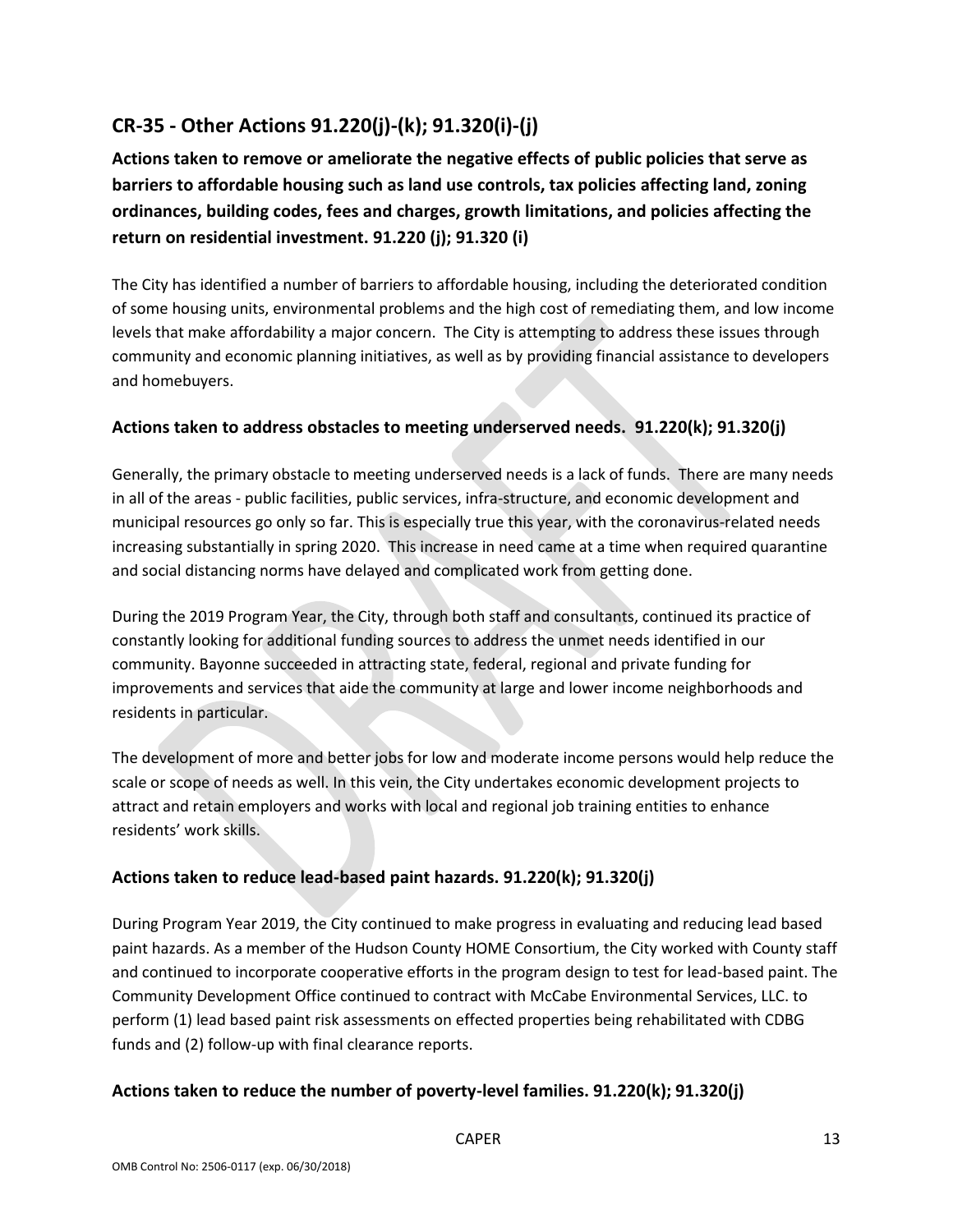The City has historically taken advantage of all programs that provide assistance to persons living below the poverty level and looks to place potential job applicants in entry level positions with various businesses that receive financial assistance from CDBG under the Urban Enterprise Zone Program.

Providing services such as the senior transportation program can also help reduce expenses for those at risk of slipping into poverty.

#### **Actions taken to develop institutional structure. 91.220(k); 91.320(j)**

The City Council, through the Department of Community Development, has the ultimate responsibility in assuring that the priority needs of the Consolidated Plan and Annual Action Plan are met.

The Department provides the funding and technical assistance to the non-profit housing developers and service providers, and City agencies and authorities for projects that meet the needs documented in the plan. The City's housing and community development programs are administered by the Department of Community Development, working with a number of other City agencies, county offices, and not-forprofit service providers. The City is also a member of the Hudson County Consortium.

Both the City and the Bayonne Housing Authority coordinate their efforts and activities to ensure adequate and efficient service in the areas of public housing and housing assistance. The Housing Authority manages the Section 8 program.

# **Actions taken to enhance coordination between public and private housing and social service agencies. 91.220(k); 91.320(j)**

As a common partner with so many of the public and private housing and social service providers, the Bayonne Community Development Program has been a natural conduit for communication and interaction among these entities and filled that role again in 2019.

The CD Program will continue to serve in that capacity while respecting the autonomy and uniqueness of each partner.

# **Identify actions taken to overcome the effects of any impediments identified in the jurisdictions analysis of impediments to fair housing choice. 91.520(a)**

During 2019, Bayonne invested more than \$60,000 in CDBG funds into Fair Housing services that provided information, referrals, advocacy and counseling to hundreds of Bayonne residents. This step was taken to address the impediment of insufficient knowledge of and assistance with fair housing rights and responsibilities.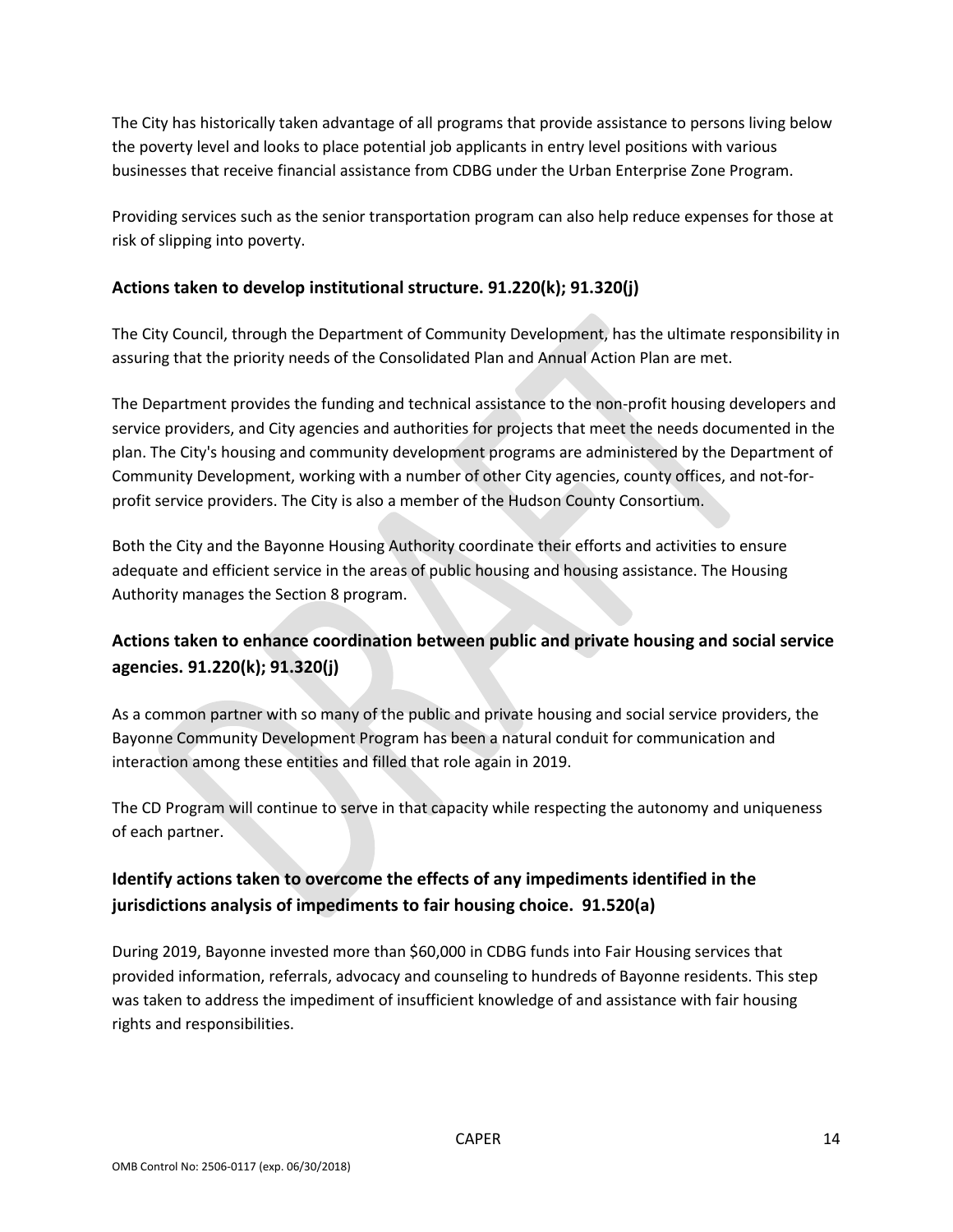# **CR-40 - Monitoring 91.220 and 91.230**

**Describe the standards and procedures used to monitor activities carried out in furtherance of the plan and used to ensure long-term compliance with requirements of the programs involved, including minority business outreach and the comprehensive planning requirements**

The City's Community Development Program standards and procedures for compliance monitoring are designed to ensure that:

1) objectives of the National Affordable Housing Act are met,

2) program activities are progressing in compliance with the specifications and schedule for each program, and

3) recipients are in compliance with other applicable laws, implementing regulations, and with the requirements to affirmatively further fair housing and minimize displacement of low-income households.

The CD Program continued to carry out monitoring activities and internal audits to ensure that it complies with all CDBG program requirements. The Program has followed the procedures and requirements published by HUD. The City worked closely with particular entities in the execution and monitoring of the programs described in the Action Plan.

Action Plan activities were monitored through the use of checklists and forms to facilitate uniform monitoring.

Fiscal monitoring included review and approval of budgets, compliance with Grant Agreements, approval of vouchers and reviews of fiscal reports and sub-recipient audits.

Monitoring of sub-recipients occurred through regular telephone and on-site monitoring visits.

**Minority Business Outreach:** The City encourages participation by minority-owned businesses in CDBG assisted activities and maintains records concerning the participation of minority-owned businesses to assess the results of its efforts and to complete the semiannual "Minority Business Enterprise Report" to HUD. Qualified minority contractor are encouraged to bid on properties participating in the Housing Rehabilitation Program.

**Comprehensive Planning Requirements** - To ensure compliance with the comprehensive planning requirements of the Consolidated Plan process, the Community Development Program reviews the process on an ongoing basis. The review ensures compliance with federal requirements concerning citizen participation and consistency of actions taken with those specified in the "Citizen Participation Plan." Records documenting actions taken are maintained for each program year.